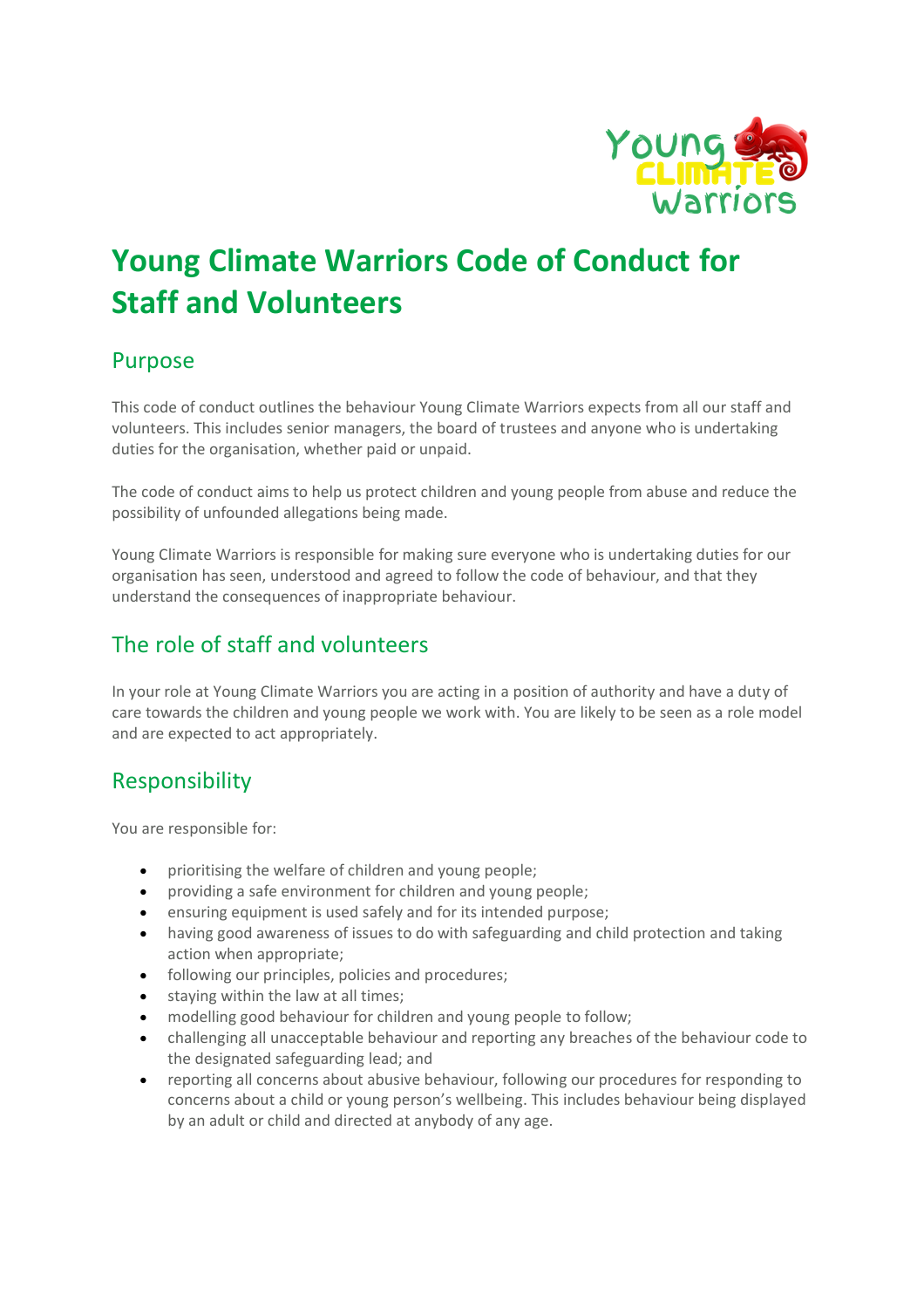# Rights

You should:

- treat children and young people fairly and without prejudice or discrimination;
- understand that children and young people are individuals with individual needs;
- respect differences in gender, sexual orientation, culture, race, ethnicity, disability and religious belief systems, and appreciate that all participants bring something valuable and different to the group/organisation;
- challenge discrimination and prejudice; and
- encourage young people and adults to speak out about attitudes or behaviour that makes them uncomfortable.

### Relationships

You should:

- promote relationships that are based on openness, honesty, trust and respect;
- avoid favouritism;
- be patient with others;
- exercise caution when you are discussing sensitive issues with children or young people;
- ensure your contact with children and young people is appropriate and relevant to the work of the project you are involved in;
- use Young Climate Warriors email accounts and avoid using personal email accounts when communicating with children and young people;
- ensure that whenever possible, there is more than one adult present during activities with children and young people;
- if a situation arises where you are alone with a child or young person, ensure that you are within sight or hearing of other adults;
- if a child specifically asks for or needs some individual time with you, ensure other staff or volunteers know where you and the child are; and
- only provide personal care in an emergency and make sure there is more than one adult present if possible.

# Respect

You should:

- listen to and respect children at all times;
- value and take children's contributions seriously, actively involving them in planning activities wherever possible;
- respect a young person's right to personal privacy as far as possible; and
- if you need to break confidentiality in order to follow child protection procedures, it is important to explain this to the child or young person at the earliest opportunity.

#### Unacceptable behaviour

When working with children and young people, you must not: